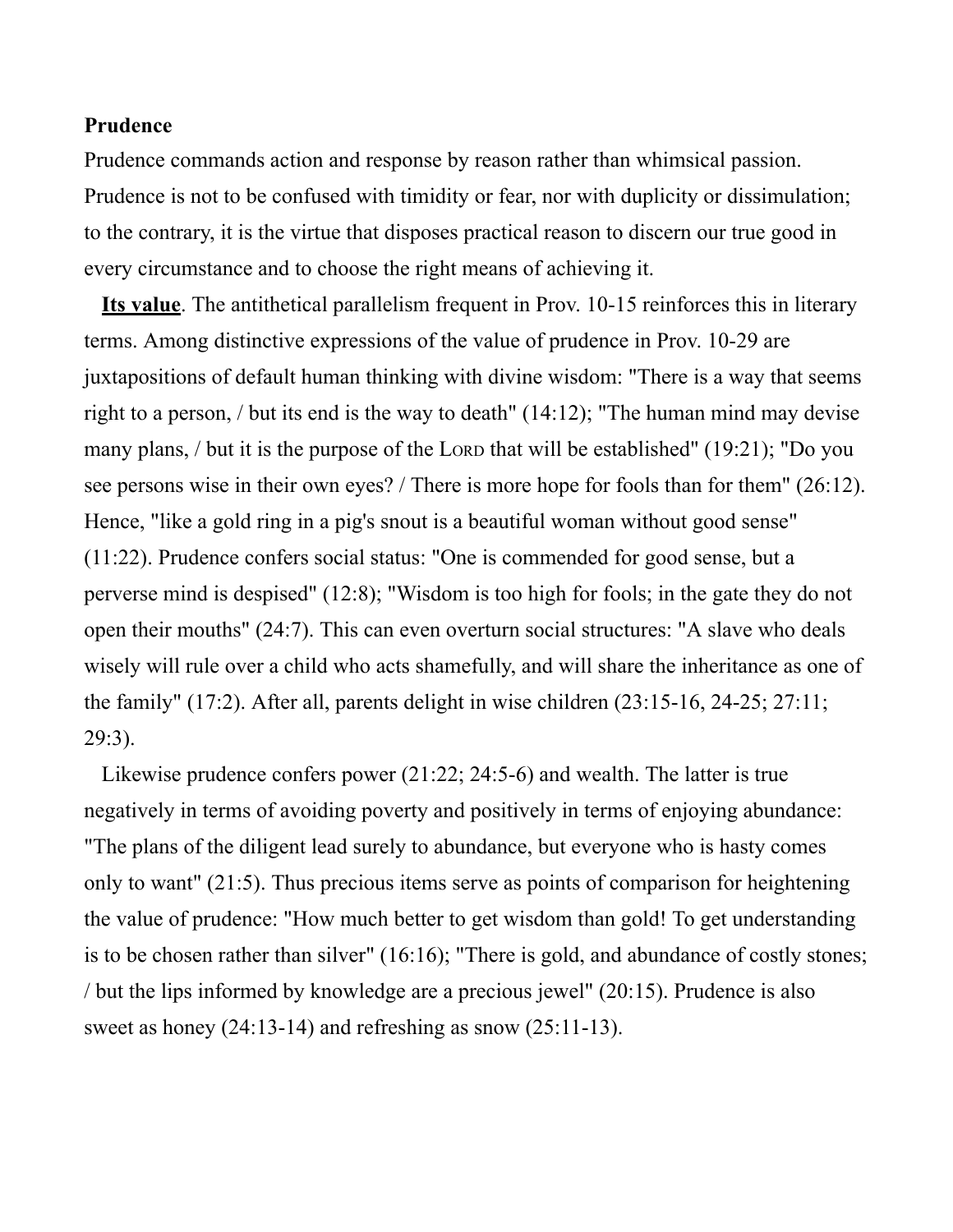**Illustrations.** Moving from the value of prudence to its nature, planning ahead is a key illustration: "A child who gathers in summer is prudent, / but a child who sleeps in harvest brings shame" (10:5; see also 27:23-27). Put the other way, one should avoid being hasty (19:2; 20:25; 21:5; 25:8-10): "Do you see someone who is hasty in speech? There is more hope for a fool than for anyone like that" (29:20). Here the theme of thinking ahead and avoiding haste merges with speech being a vital domain for prudence. This is true in terms of timing —"A word fitly spoken is like apples of gold in a setting of silver" (25:11)—and listening, a related form of avoiding haste: "If one gives an answer before hearing, it is folly and shame" (18:13; also 18:15; 23:6-8 [on paying attention to nuance]; and 23:22-23). Another common illustration of spoken wisdom's situation-sensitive character is this: "Do not answer fools according to their folly, or you will be a fool yourself. Answer fools according to their folly, or they will be wise in their own eyes" (26:4-5). Most of all, prudence demands restraining the amount of one's speech: "When words are many, transgression is not lacking, but the prudent are restrained in speech" (10:19); "Even fools who keep silent are considered wise; when they close their lips, they are deemed intelligent" (17:28). Additional verses further contrast mind and mouth: "The mind of one who has understanding seeks knowledge, / but the mouths of fools feed on folly" (15:14); "The mind of the righteous ponders how to answer, / but the mouth of the wicked pours out evil" (15:28; also 16:21).

Prudence entails planning, outside the realm of speech: "Where there are no oxen, there is no grain; / abundant crops come by the strength of the ox" (14:4). Many of the general truisms in Proverbs promote such assessment of opportunities and resources. However, what one avoids is just as important as what one plans, if not more so: giving surety for a neighbor (11:15; 17:18; 20:16; 22:7, 26-27; 27:13); being drunk or gluttonous (20:1; 23:6-8, 17-21; 28:7); committing sexual sin (23:26-28; 29:3; possibly 27:13); and relying on a fool (26:6-11) are all foolish. In short, prudence lies in listening to parents and other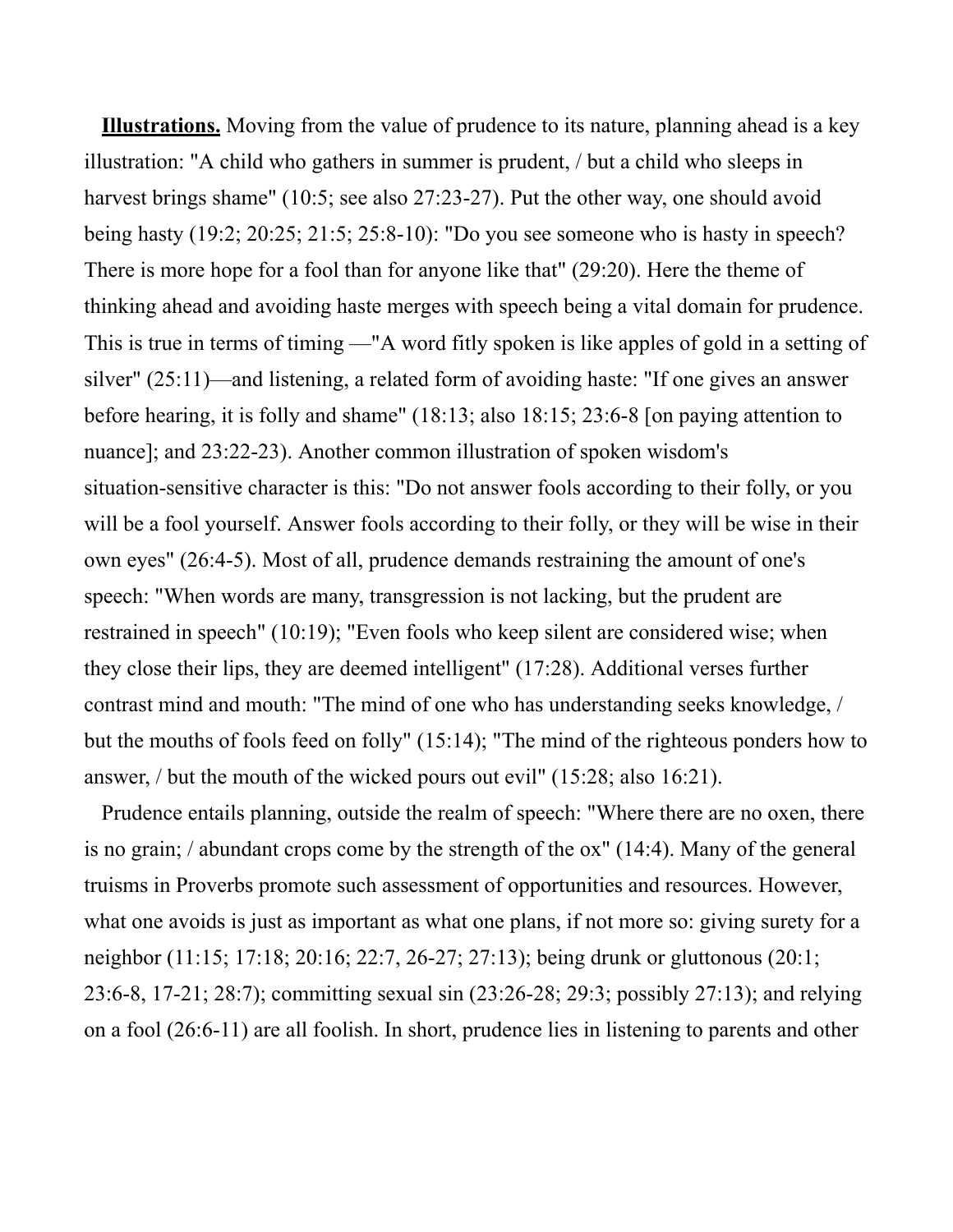wise people so that one fosters greater development in wisdom, along with various forms of self-control rather than foolish self-reliance.

**Its acquisition.** The acquisition of prudence, as we should expect given the prominence of fearing the Lord in 1:7, involves various dimensions of fearing God (e.g., 28:5). It requires not just avoiding the fool (14:7) but opportunities for evil as well: "The wise are cautious and turn away from evil, / but the fool throws off restraint and is careless" (14:16; also 22:3, 5; 26:17; 27:12). Prudence includes keeping God's law, as we learn from a famous verse that is rarely quoted in this proper context: "Where there is no prophecy, the people cast off restraint, / but happy are those who keep the law" (29:18; also 28:7). The vision usually promoted on this basis—"without vision the people perish"—focuses on human leadership, but actually the verse calls for nearly the opposite: restraint based on divine law. It is interesting that here we have a proverb (part of the wisdom literature) that refers to the prophets (who received revelation) and to keeping God's law.

Such restraint frequently incorporates the mediation of human reproof: "A fool despises a parent's instruction, / but the one who heeds admonition is prudent" (15:5); "Those who ignore instruction despise themselves, but those who heed admonition gain understanding" (15:32); "A rebuke strikes deeper into a discerning person than a hundred blows into a fool" (17:10; also 19:25, 27; 22:15; 26:3; 29:15). As in 27:22, several verses acknowledge that fools can thwart the effectiveness of correction. Yet, according to 21:11, people can even learn from awareness of others being corrected: "When a scoffer is punished, the simple become wiser; when the wise are instructed, they increase in knowledge." Prudence is gained not only from reproof addressing lawless behavior, but also from advice enabling good decisions: "Without counsel, plans go wrong, but with many advisers they succeed" (15:22; also 19:20; 20:18; 24:5-6).

The prior two paragraphs sketch the contours of a cardinal virtue: on the one hand, virtue is defined and fully realized only in the fear of God; on the other hand, virtue incorporates various means and proximate ends. To the degree that the resulting